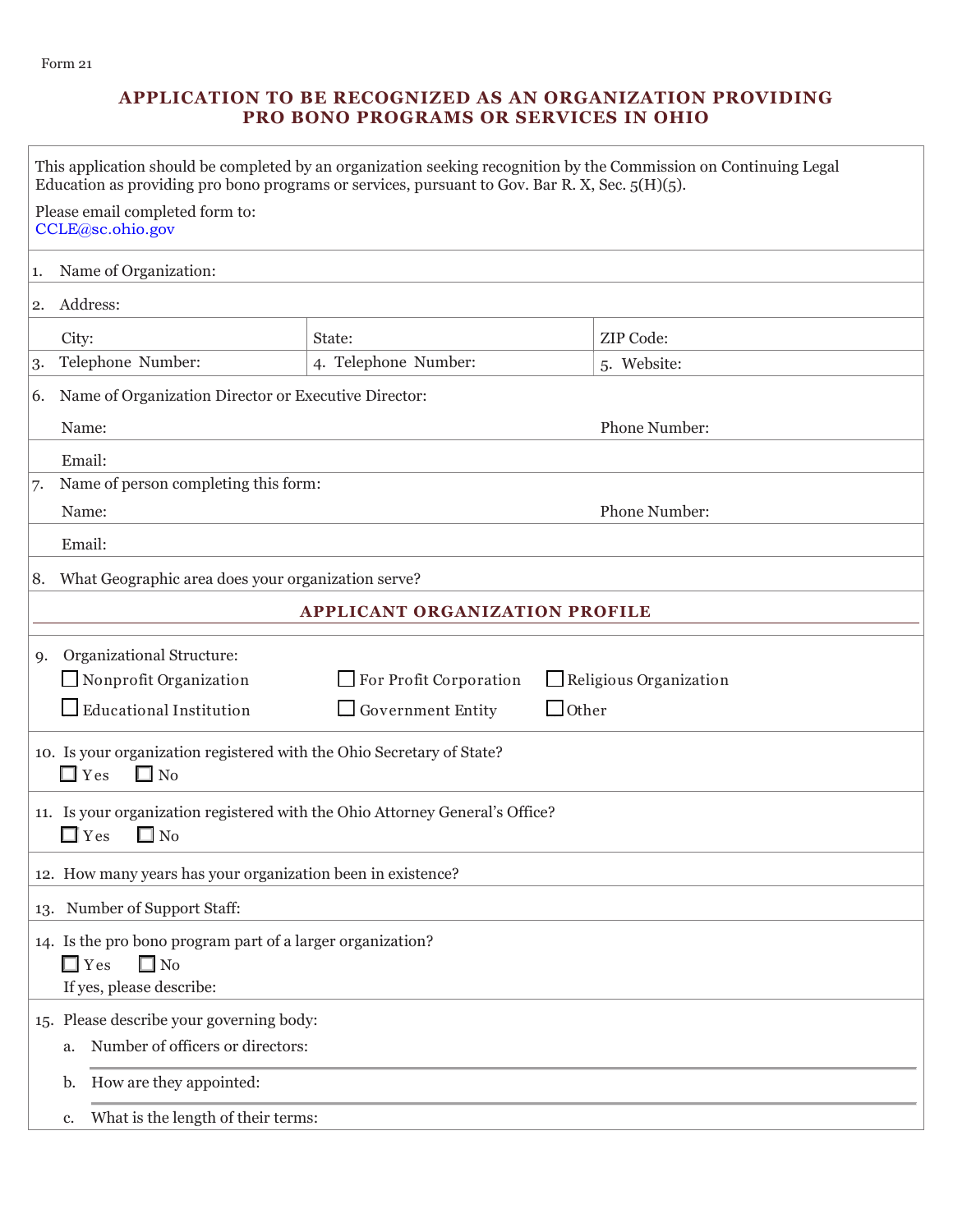16. Is the pro bono program certified by an independent organization?  $\Box$  Yes  $\Box$  No If yes, please describe:

## **FUNDING AND FINANCIAL INFORMATION**

17. What is your organization's funding source(s)?

## **CLIENT INFORMATION**

18. What client population does your organization serve?

19. Does your organization have client eligibility requirements?  $\Box$  Yes  $\Box$  No If yes, what are they?

20. Does your organization have a client intake process?  $\Box$  Yes  $\Box$  No

If yes, does this process include a conflicts check?

 $\Box$  Yes  $\Box$  No

21. How does your organization advertise its pro bono services?

#### **ATTORNEY VOLUNTEERS**

22. How does your organization recruit attorney volunteers?

23. How does your organization determine whether a volunteer attorney is in good standing and is otherwise eligible to practice law in Ohio?

24. How does your organization determine what types of cases the volunteer attorney may be assigned to?

25. What training do you provide volunteer attorneys?

26. Is training required for volunteer attorneys?  $\Box$  Yes  $\Box$  No.

27. Are there mentoring opportunities provided to volunteer attorneys?  $\Box$  Yes  $\Box$  No

28. Does your organization supervise its volunteer attorneys?  $\Box$  Yes  $\Box$  No